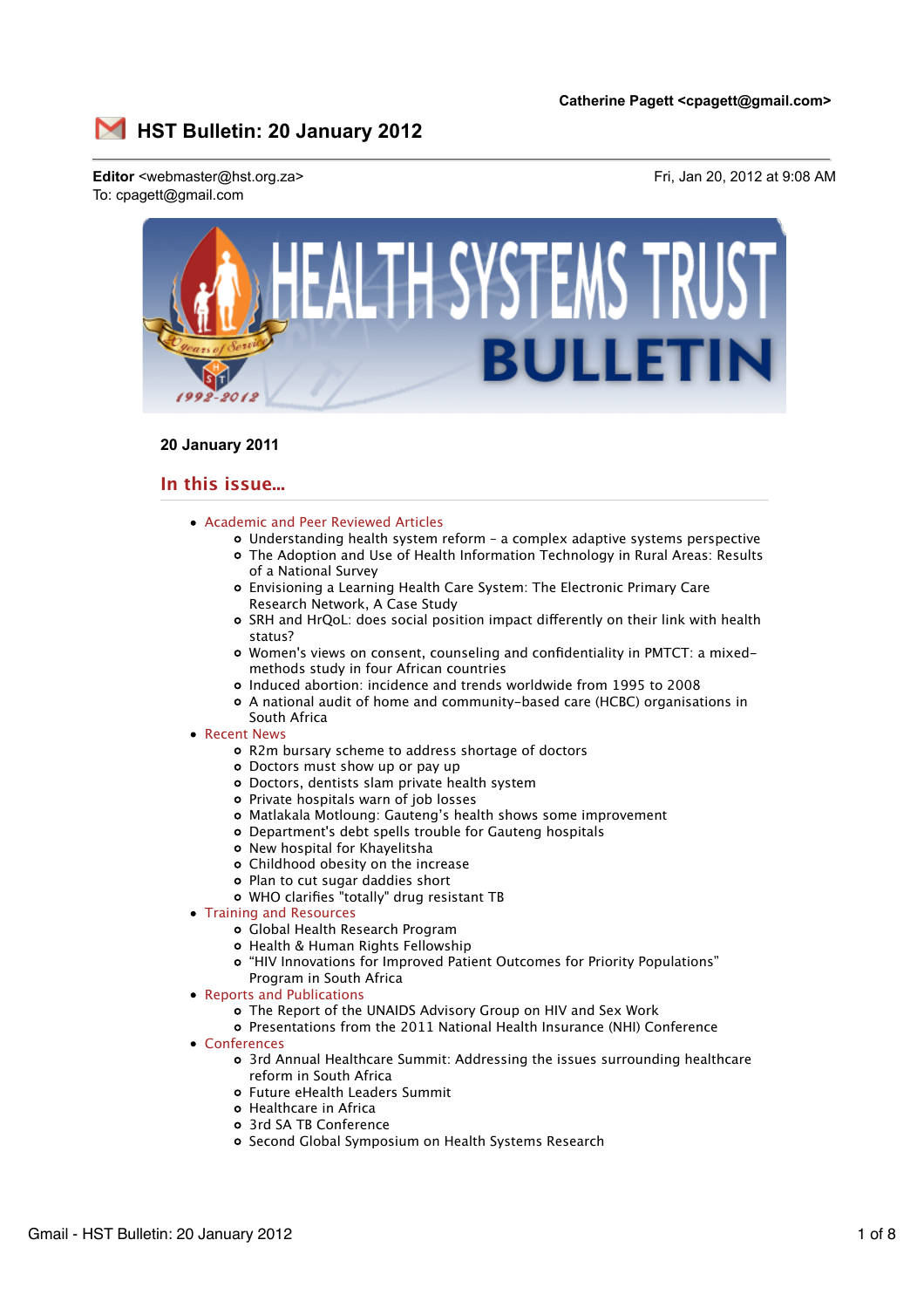## • Job Opportunities

- AHP African Health Placements
- o Senior Provincial Manager
- District Policy, Communication and Research Coordinator
- District Coordinator

# **Academic and Peer Reviewed Articles**

### **Understanding health system reform – a complex adaptive systems perspective**

*Joachim P. Sturmberg, Di M. O'Halloran, Carmel M. Martin. Journal of Evaluation in Clinical Practice Volume 18, Issue 1, pages 202–208. Published: 5 January 2012.*

Everyone wants a sustainable well-functioning health system. However, this notion has different meaning to policy makers and funders compared to clinicians and patients. The former perceive public policy and economic constraints, the latter clinical or patient-centred strategies as the means to achieving a desired outcome...Read More »

Source: http://onlinelibrary.wiley.com/doi/10.1111/j.1365-2753.2011.01792.x/abstract[Accessed: 19 January 2012]

# **back to top**

## **The Adoption and Use of Health Information Technology in Rural Areas: Results of a National Survey**

*Ranjit Singh, Michael I. Lichter, Andrew Danzo, John Taylor, Thomas Rosenthal. The Journal of Rural Health Volume 28, Issue 1, pages 16–27. Published: 18 March 2011.*

Health information technology (HIT) is a national policy priority. Knowledge about the special needs, if any, of rural health care providers should be taken into account as policy is put into action. Little is known, however, about rural-urban differences in HIT adoption at the national level...Read More »

Source: http://onlinelibrary.wiley.com/doi/10.1111/j.1748-0361.2011.00370.x/abstract [Accessed: 19 January 2012]

# **back to top**

# **Envisioning a Learning Health Care System: The Electronic Primary Care Research Network, A Case Study**

*Brendan C. Delaney, Kevin A. Peterson,Stuart Speedie, Adel Taweel, Theodoros N. Arvanitis, F. D. Richard Hobbs. Ann Fam Med January/February 2012 vol. 10 no. 1 54-59. Published: January 2012.*

The learning health care system refers to the cycle of turning health care data into knowledge, translating that knowledge into practice, and creating new data by means of advanced information technology. The electronic Primary Care Research Network (ePCRN) was a project, funded by the US National Institutes of Health, with the aim to facilitate clinical research using primary care electronic health records (EHRs)...Read More »

Source: http://www.annfammed.org/content/10/1/54.long [Accessed: 19 January 2012]

# **back to top**

# **SRH and HrQoL: does social position impact differently on their link with health status?**

*Cyrille Delpierre, Michelle Kelly-Irving, Mette Munch-Petersen, Valerie Lauwers-Cances, Geetanjali D Datta, Benoit Lepage and Thierry Lang. BMC Public Health 2012, 12:19. Published: 10 January 2012.*

Self-rated Health (SRH) and health-related quality of life (HRQoL) are used to evaluate health disparities. Like all subjective measures of health, they are dependent on health expectations that are associated with socioeconomic characteristics. It is thus needed to analyse the influence played by socioeconomic position (SEP) on the relationship between these two indicators and health conditions if we aim to use them to study health disparities. Our objective is to assess the influence of SEP on the relationship between physical health status and subjective health status, measured by SRH and HRQoL using the SF-36 scale...Read More »

Source: http://www.biomedcentral.com/1471-2458/12/19/abstract [Accessed: 19 January 2012]

### **back to top**

# **Women's views on consent, counseling and confidentiality in PMTCT: a mixed-methods study in four African countries**

*Anita Hardon, Eva Vernooij, Grace Bongololo-Mbera, Peter Cherutich, Alice Desclaux, David Kyaddondo, Odette Ky-Zerbo, Melissa Neuman, Rhoda Wanyenze and Carla Obermeyer. BMC Public Health 2012, 12:26.*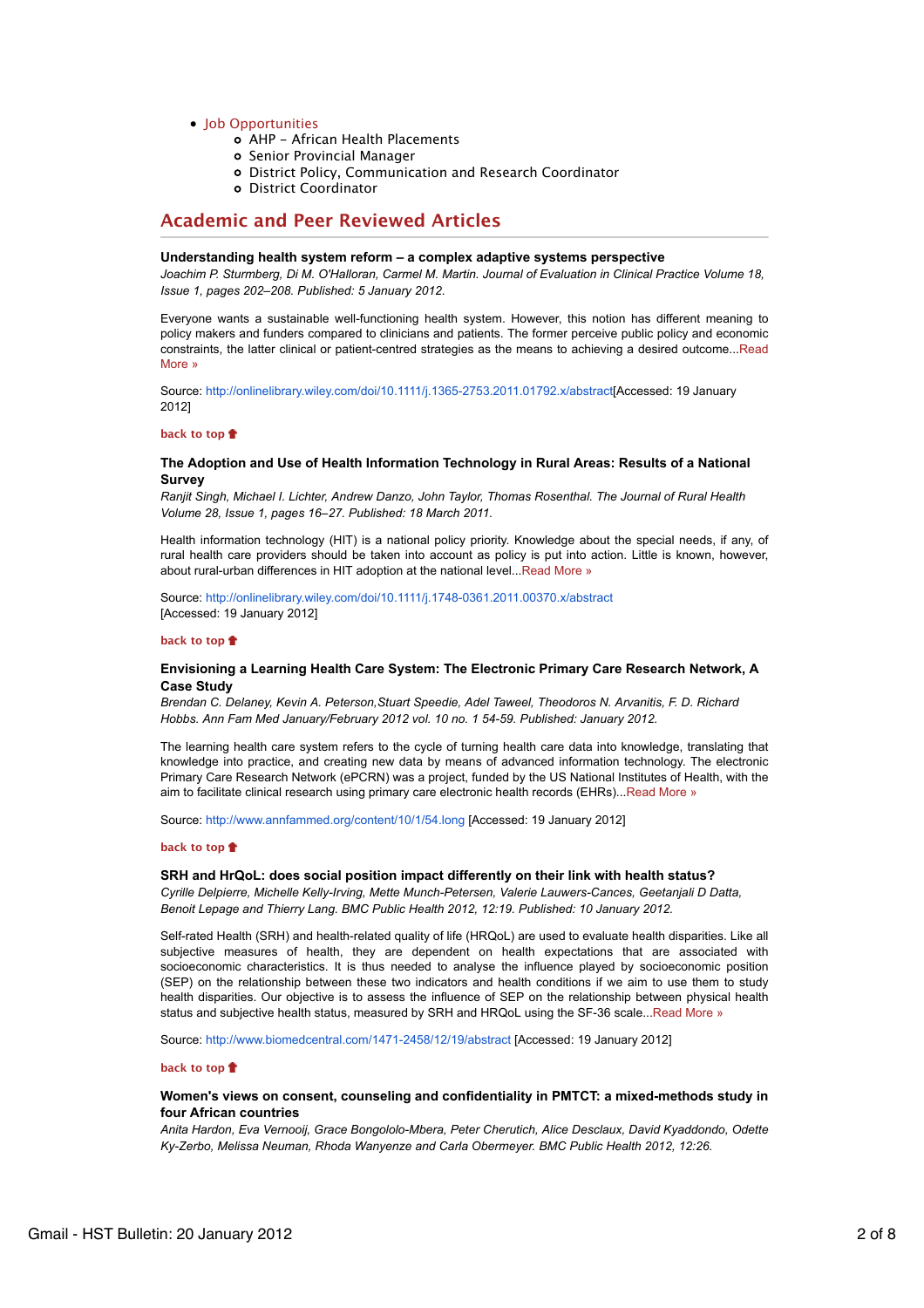### *Published: 11 January 2012.*

Ambitious UN goals to reduce the mother-to-child transmission of HIV have not been met in much of Sub-Saharan Africa. This paper focuses on the quality of information provision and counseling and disclosure patterns in Burkina Faso, Kenya, Malawi and Uganda to identify how services can be improved to enable better PMTCT outcomes...Read More »

Source: http://www.biomedcentral.com/1471-2458/12/26/abstract[Accessed: 19 January 2012]

#### **back to top**

## **Induced abortion: incidence and trends worldwide from 1995 to 2008**

*Gilda Sedgh, Susheela Singh, Iqbal H Shah, Elisabeth Åhman, Stanley K Henshaw, Akinrinola Bankole. The Lancet, Early Online Publication. Published: 19 January 2012.*

Data of abortion incidence and trends are needed to monitor progress toward improvement of maternal health and access to family planning. To date, estimates of safe and unsafe abortion worldwide have only been made for 1995 and 2003...Read More »

Source: http://www.thelancet.com/journals/lancet/article/PIIS0140-6736%2811%2961786-8/fulltext[Accessed: 20 January 2012]

### **back to top**

# **A national audit of home and community-based care (HCBC) organisations in South Africa**

*Catherine Ogunmefun, Irwin Friedman, Nandy Mothibe and Thokozani Mbatha. AIDS Care 2011, pages 1-8. Published: 7 December 2011.*

Home and community-based care (HCBC) has emerged as a way to provide cost-effective and compassionate care to people living with HIV (PLHIV) and those affected by the epidemic. HCBC organisations provide integrated services which address the basic needs of those infected and affected such as food, shelter, healthcare, protection from abuse and malnutrition. The main objective of the study was to conduct an audit of HCBC organisations in South Africa in order to provide the Government with empirical information on their existence, distribution, services and challenges...Read More »

Source: http://www.hst.org.za/publications/national-audit-home-and-community-based-care-hcbc-organisationssouth-africa[Accessed: 19 January 2012]

**back to top**

# **Recent News**

## **R2m bursary scheme to address shortage of doctors**

*Buanews. Published: 17 January 2012.*

Bursaries are being offered to matriculants from poor families who dream of becoming doctors. The Mopani district municipality in Giyani, Limpopo, has set aside R2 million to help address the shortage of health professionals in rural areas... Read More »

Source: http://www.buanews.gov.za/news/12/12011711451001 [Accessed: 19 January 2012]

### **back to top**

**Doctors must show up or pay up** *IOL. Published: 11 January 2012*.

Eighty-seven newly qualified doctors from the Eastern Cape could soon be blacklisted until their tuition fees have been paid back in full to the province's health department. According to the department, the 87 doctors went back on their promise to serve in the province's public health facilities, and they are now required to repay the money spent educating them...Read More »

Source: http://www.iol.co.za/dailynews/news/doctors-must-show-up-or-pay-up-1.1210963 [Accessed: 19 January 2012]

### **back to top**

**Doctors, dentists slam private health system** *IOL. Published: 16 January 2012.*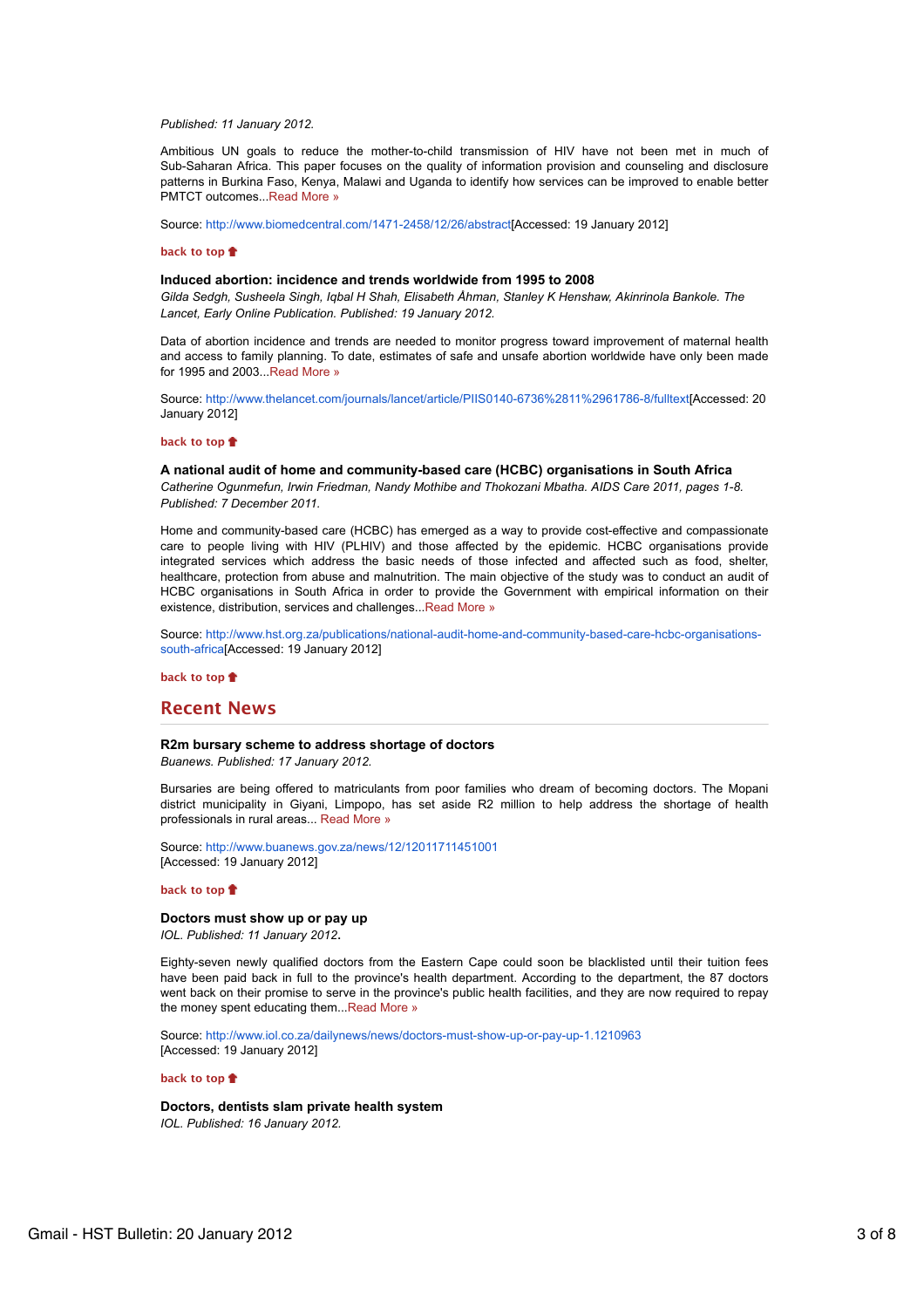Medical aid schemes are paying double to administrators what they pay general practitioners, a situation which doctors, dentists and civil society groups say must be rectified prior to National Health Insurance (NHI) being implemented...Read More »

Source: http://www.iol.co.za/sundayindependent/doctors-dentists-slam-private-health-system-1.1213773 [Accessed: 19 January 2012]

### **back to top**

## **Private hospitals warn of job losses**

*IOL. Published: 19 January 2012.*

Private hospital groups would remain a catalyst for job creation in South Africa's health-care sector as the country moved towards the National Health Insurance (NHI) system, health economists said Wednesday...Read More »

Source: http://www.iol.co.za/business/business-news/private-hospitals-warn-of-job-losses-1.1215702 [Accessed: 19 January 2012]

### **back to top**

## **Matlakala Motloung: Gauteng's health shows some improvement**

*Business Day. Published: 9 January 2012*.

The recent report by Statistics SA emanating from last year's General Household Survey offers welcome respite for Gauteng's public health system. At the same time, results of this study table some of the hurdles the province still has to negotiate to attain a world-class and seamless health system that will benefit all the residents of Gauteng... Read More »

Source: http://www.businessday.co.za/articles/Content.aspx?id=162157 [Accessed: 19 January 2012]

#### **back to top**

# **Department's debt spells trouble for Gauteng hospitals**

*Mail & Guardian. Published: 18 January 2012.*

Medical suppliers can't afford to buy equipment for Gauteng hospitals because the health department owes them money, the South African Medical Device Industry Association (Samed) said on Wednesday. "Some suppliers have notified the Gauteng department of health that they will put orders for medical products and services on hold, which will affect health services in Gauteng's public hospitals," Samed chief operating officer Tanya Vogt said in a statement. Read More »

Source: http://mg.co.za/article/2012-01-18-departments-debt-spells-trouble-for-gauteng-hospitals/ [Accessed: 19 January 2012]

**back to top**

#### **New hospital for Khayelitsha**

*IOL. Published: 18 January 2012.*

Staff are preparing the new Khayelitsha District Hospital and testing the systems for when the doors to all sections open to the public on March 1. Last week, the hospital was targeted by protesters who complained that not enough Khayelitsha residents had been given jobs there. But this did not stop its surgical and medical wards from opening quietly this week... Read More »

Source: http://www.iol.co.za/capeargus/new-hospital-for-khayelitsha-1.1215326 [Accessed: 19 January 2012]

**back to top**

### **Childhood obesity on the increase**

*IOL. Published: 16 January 2012.*

A decline in physical activity and physical education, as well as poor eating habits and increased sedentary time are leading to a significant increase in childhood obesity on one hand and stunted growth on the other. If not addressed now, the incidence of lifestyle diseases is likely to rise dramatically in the future...Read More »

Source: http://www.iol.co.za/mercury/childhood-obesity-on-the-increase-1.1213585 [Accessed: 19 January 2012]

# **back to top**

# **Plan to cut sugar daddies short**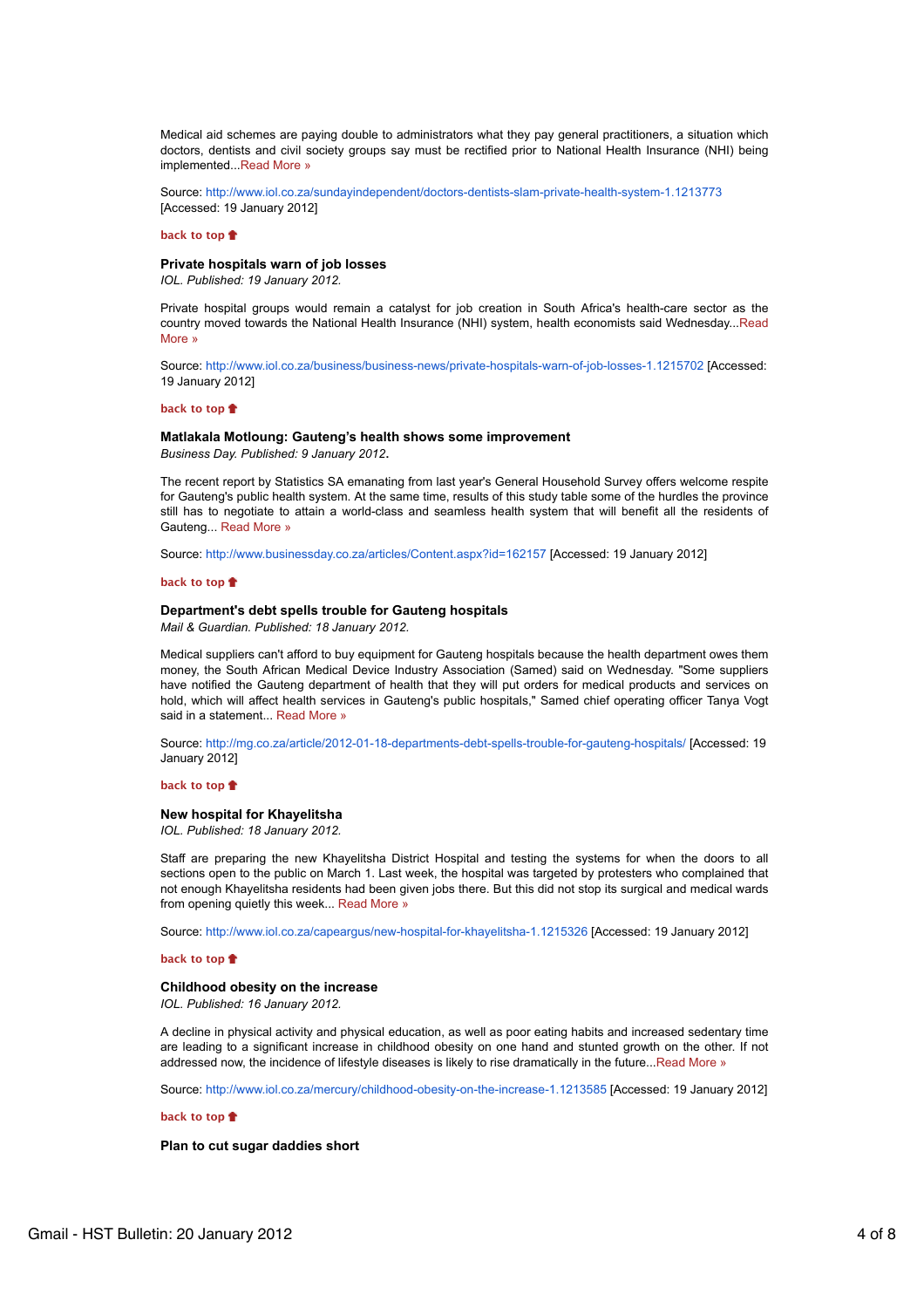*New Age. Published: 13 January 2012.*

In an effort to create a taboo against cross-generational sex, the KZN department of health has introduced a Sugar Daddy campaign that aims to discourage young women from trading sex for goods and money...Read More »

Source: http://www.thenewage.co.za/40239-1010-53-Plan\_to\_cut\_sugar\_daddies\_short [Accessed: 19 January 2012]

**back to top**

# **WHO clarifies "totally" drug resistant TB**

*Health-e News. Published: 18 January 2012.*

Recently there has been broad media coverage worldwide about so-called totally drug-resistant TB. WHO has now released a Q and A on this issue....Read More »

Source: http://www.health-e.org.za/news/article.php?uid=20033381 [Accessed: 19 January 2012]

**back to top**

# **Training and Resources**

# **Global Health Research Program**

*IMS Institute.*

The Global Health Research Program is dedicated to supporting research to help inform and advance health system agendas globally and, specifically, in low and middle income countries through effective use of information and analytics. The Global Health Research Program supports specific researchers, research projects and research institutions by:

- Providing access to IMS Health data and expertise
- Training and education
- Academic fellowships; and
- Coordination and alignment of activities.

Click here for more information

### **back to top**

# **Health & Human Rights Fellowship**

*UCLA Law - Sonke Closing Date: 1 February 2012*

The fellowship offers a full-tuition grant to enroll in UCLA Law's Master of Laws (LL.M.) program, assists fellows in securing living and travel expenses for their studies, and offers the opportunity to apply for a one-year fellowship placement with Sonke in Cape Town or Johannesburg.Click here for more information

### **back to top**

# **"HIV Innovations for Improved Patient Outcomes for Priority Populations" Program in South**

**Africa** *USAID Closing Date: 15 March 2012*

USAID South Africa is inviting applications from eligible organizations outlining the program concepts for implementing "HIV Innovations for Improved Patient Outcomes for Priority Populations" Program in South Africa. Through this program, USAID aims to support South African organizations that identify and institutionalize better practices in HIV and AIDS care and treatment for priority and at-risk populations in accordance with South African government (SAG) priorities and policies. Click Here for more information.

**back to top**

# **Reports and Publications**

**The Report of the UNAIDS Advisory Group on HIV and Sex Work** *UNAIDS. Published: 2011.*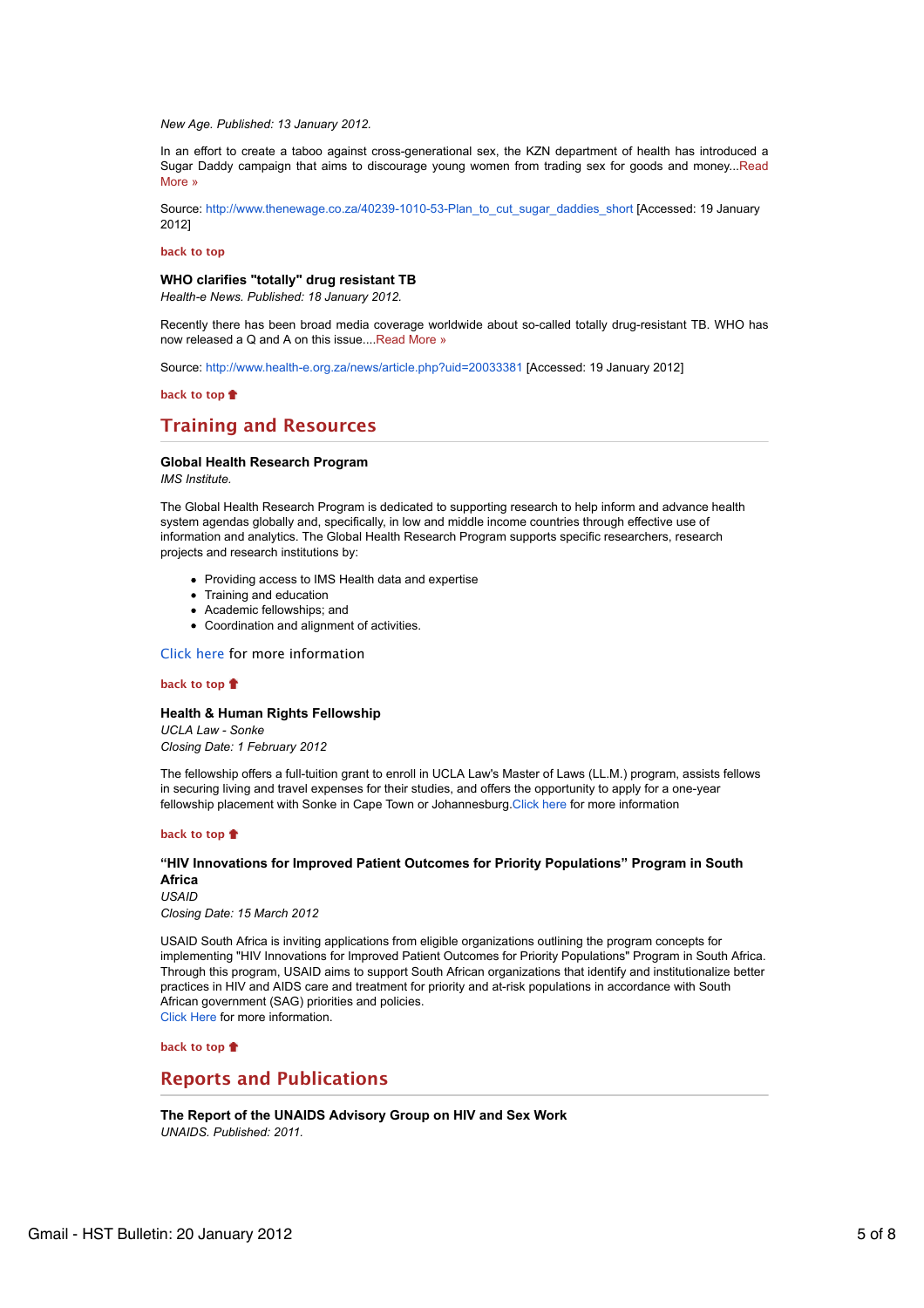This report was prepared by the UNAIDS Advisory Group on HIV and Sex Work to complement the UNAIDS Guidance Note on HIV and Sex Work (2009). Click Here for Full Report »

### **back to top**

# **Presentations from the 2011 National Health Insurance (NHI) Conference**

The 2011 NHI Conference held from the 7 to 8 December 2011 was hosted by the National Department of Health with the theme "National Health Insurance: Lessons for Africa". Presentations from the two day conference can be found on the HST website. Click Here for presentations »

**back to top**

# **Conferences**

### **3rd Annual Healthcare Summit: Addressing the issues surrounding healthcare reform in South Africa**

*When: 24 – 26 January 2012 Venue:Convention Dynamics, Isando, Johannesburg URL: http://www.iir.co.za/index.php/third-annual-healthcare-summit-2*

The Healthcare Summit is a three-day event that deals with all the current issues facing the stakeholders in the healthcare industry. This year's Summit will focus on the latest developments surrounding healthcare reform in South Africa in both private and public sectors and in particular the impact the NHI is likely to have on the industry.

### **back to top**

## **Future eHealth Leaders Summit**

*When:21 - 25 February 2012 Venue: Cape Town, South Africa URL: http://www.futureehealthleaders.org*

Future eHealth Leaders provides you with a unique learning experience outside your familiar setting. It promotes collaboration between diverse countries and regions, mainly in Sub-Saharan Africa and Europe. This provides participants with rich opportunities and inspiration by linking with experienced colleagues who work in vastly different contexts and circumstances. You will be able to enhance your personal development and create new approaches to your leadership challenges.

# **back to top**

**Healthcare in Africa** *When: 6-7 March 2012 Venue:Cape Town, South Africa URL: http://cemea.economistconferences.com/event/healthcare-africa*

Healthcare in Africa will bring together influential healthcare stakeholders from government, providers, suppliers and patient groups to confront and explore key issues around healthcare systems in Africa. You'll be able to participate in interactive brainstorming sessions, hear cutting-edge case studies, and hear from a range of inspiring speakers.

### **back to top**

# **3rd SA TB Conference**

*When: 12-15 June 2012 Venue: ICC, Durban, South Africa URL: http://www.tbconference.co.za/*

The 3rd TB Conference will build on the momentum of the previous TB conferences and give communities an opportunity to assess progress towards reaching TB/HIV targets. Thus, giving meaning to the theme for the 2012 TB Conference: "Reaching the target". Due to large public interest, the abstract submission closing date has been extended to 3 February 2012.

**back to top**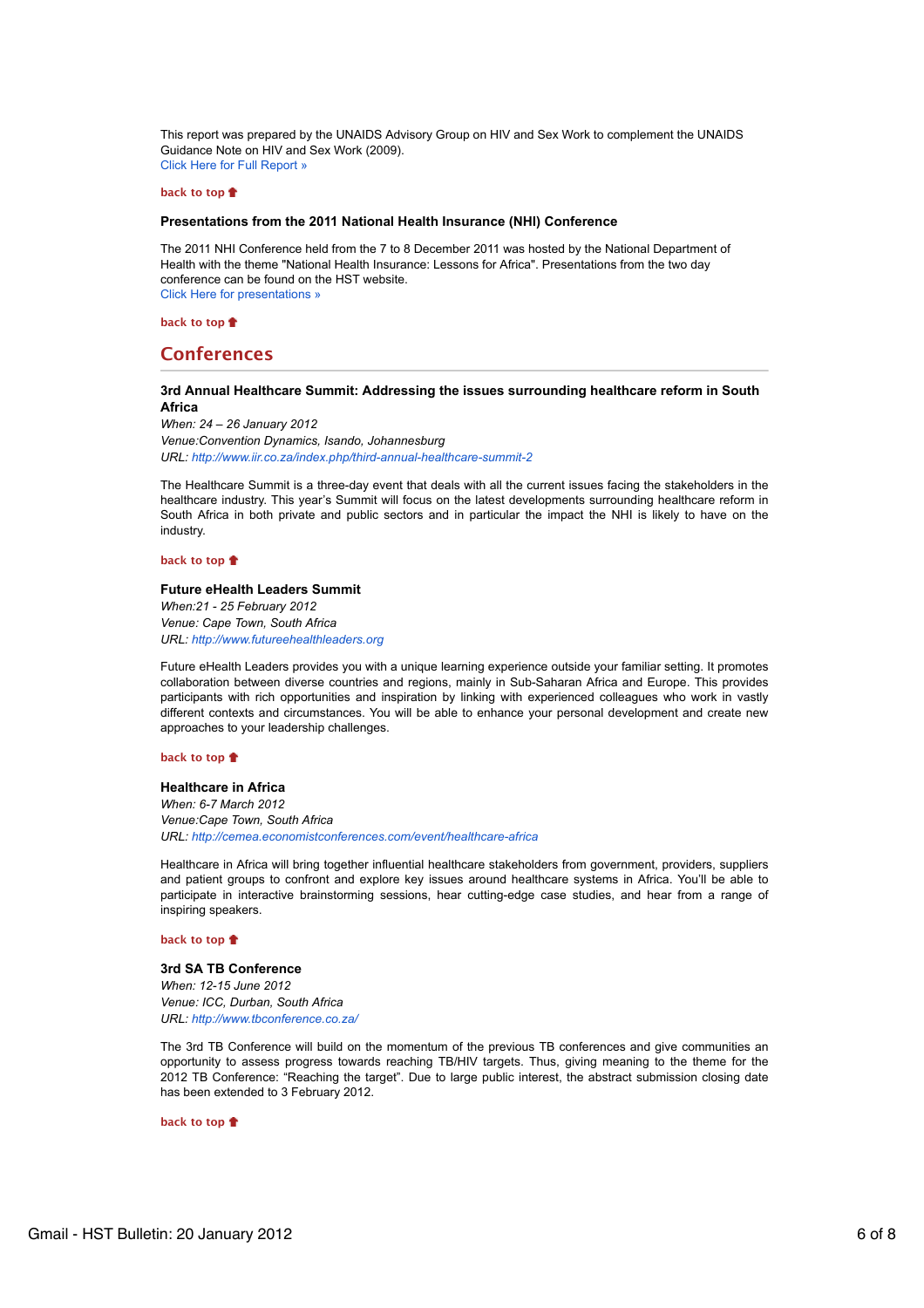# **Second Global Symposium on Health Systems Research**

*When: 31 October-3 November 2012 Where: Beijing, People's Republic of China URL: http://www.hsr-symposium.org*

The Second Global Symposium on Health Systems Research call for abstracts is now open. The Symposium will focus on the science to accelerate universal health coverage around the world. It will cover three main themes: Knowledge Translation, State-of-the-Art Health Systems Research, and Health Systems Research Methodologies.

**back to top**

# **Job Opportunities**

### **AHP - African Health Placements**

AHP is a not-for-profit project that aims to support the recruitment and retention of healthcare workers in South Africa. AHP is focused on assisting healthcare professionals make the right choice for their future in South Africa. No placement fees are charged.

The following positions with AHP are currently available:

Please view the website for more details http://www.ahp.org.za or contact on 011 328 1300

### **back to top**

# **Senior Provincial Manager**

*mothers2mothers Closing date: 24 January 2012*

mothers2mothers seeks to appoint a Senior Provincial Manager, based in Ulundi, KwaZulu-Natal..

Please view our website for more details http://www.hst.org.za/content/senior-provincial-manager

# **back to top**

## **District Policy, Communication and Research Coordinator**

*Treatment Action Campaign Closing date: 27 January 2011*

TAC seeks to appoint a District Policy, Communication and Research Coordinator, based in Mopani, Tzaneen district in Limpopo.

Please view our website for more details http://www.hst.org.za/content/district-policy-communication-and-research-coordinator

### **back to top**

# **District Coordinator**

*Treatment Action Campaign Closing date: 27 January 2011*

TAC seeks to appoint a District Coordinator, based in Mopani, Tzaneen district in Limpopo.

Please view our website for more details http://new.hst.org.za/content/district-coordinator

**back to top**